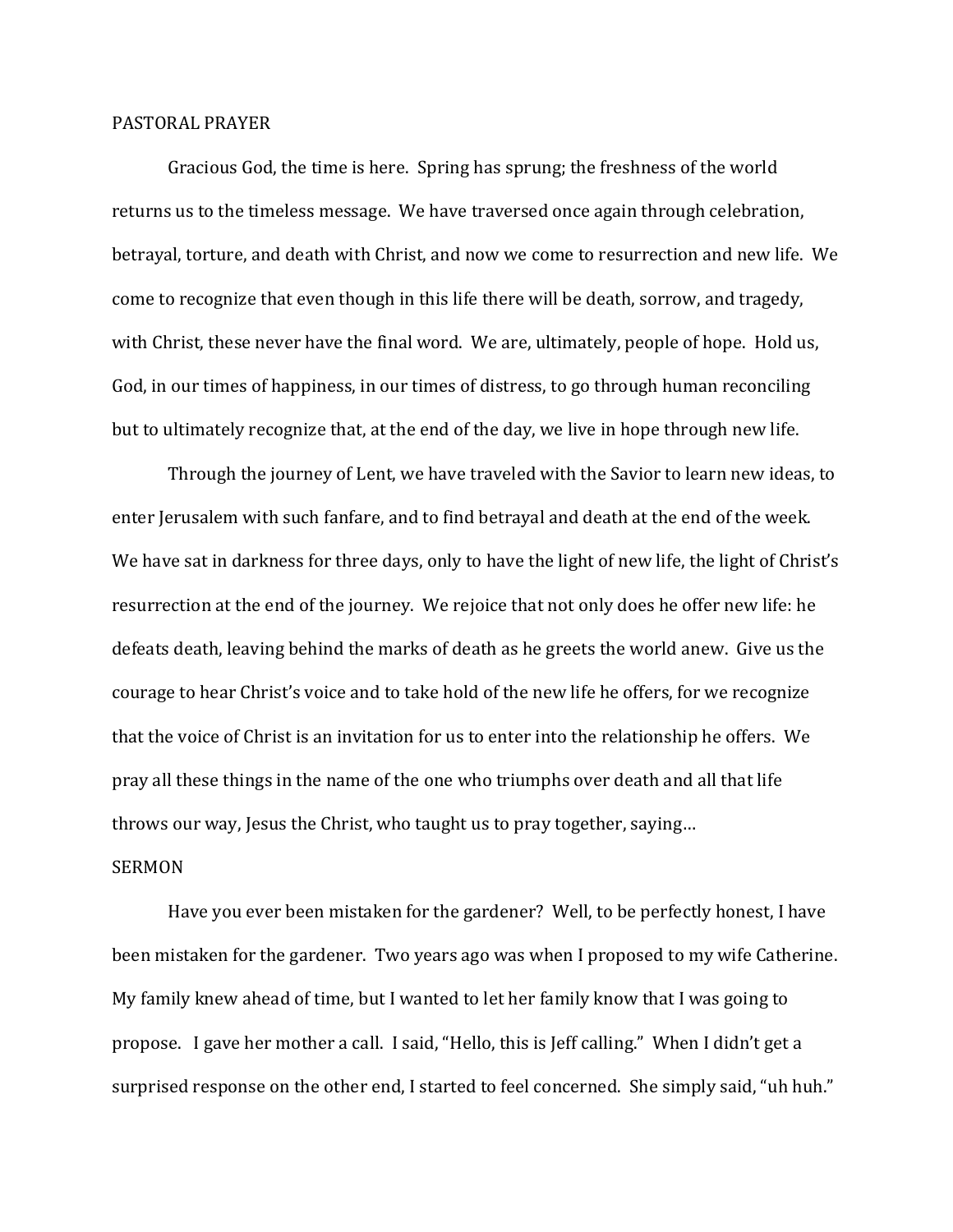I was pretty sure that the family liked me, but I didn't call them often. I went on to say, "I'm going to propose today." Only THEN did I get a response. She, of course, was glad and told me eagerly, "Welcome to the family!" The excuse was that we had a bad connection, but I found out later that she didn't hear my name well and thought I was their landscaper. But when the name of her daughter came out clearly, the rest of the pieces fell into place. Her landscaper would not be proposing to her daughter, but there was an opportunity for new life coming through, both for her family and for us. And has it ever been worth it. When we take time to hear and see the opportunities in front of us, to hear our name, new life abides there still.

 John has probably my favorite account of the resurrection. The details are nuanced to give accurate picture of what exactly has happened. It's not that Jesus has come back. It's not that he's alive again and walking around in the same condition. This is Jesus coming back with renewed power and a changed reality. The mission is the same, but the tools at hand are enriched. New life is here. Let's see what this account of Jesus' resurrection tells us this Easter morning and how it applies to our lives today, especially as we seek new life.

It starts out similar to the other accounts of the resurrection, but then it starts to take its own course. "Early on the first day of the week, while it was still dark, Mary Magdalene came to the tomb and saw that the stone had been removed from the tomb." So, she ran and told Simon Peter and the disciple whom Jesus loved, who both run to the temple. Mary sees the stone rolled away. The disciple whom Jesus loved sees the linen wrappings still lying in the tomb. Then Simon Peter comes and does what the other two did not: he goes into the tomb, only to find the cloth that had been on Jesus' head lying separately, nicely folded. Each has a piece of the larger puzzle, but they do not yet put them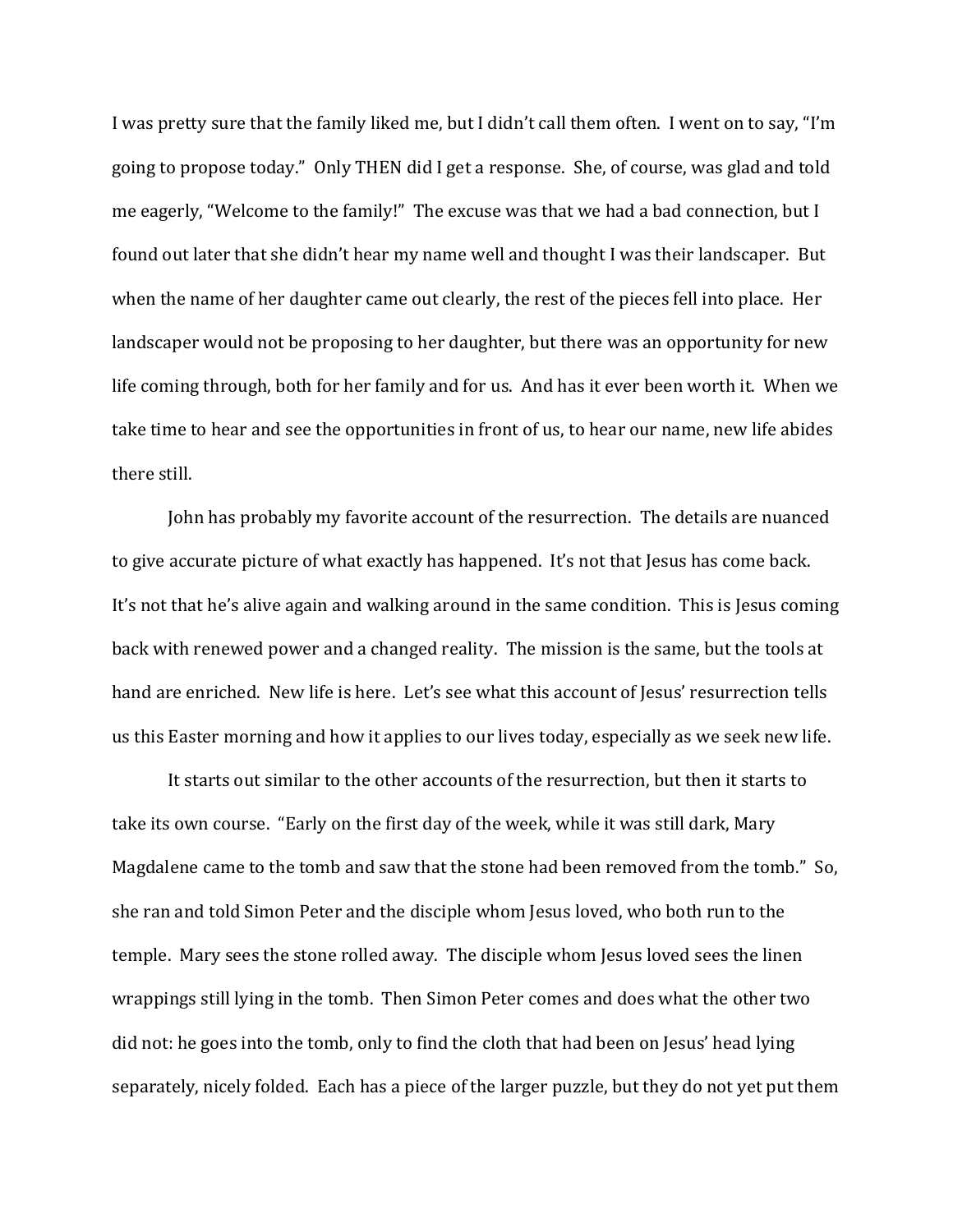all together. Scripture pulls out the conclusion that Jesus had conquered death, but, as it says, "as yet, they did not understand the scripture that he must rise from the dead." As we see this piece by piece, we already know the conclusion: Jesus has risen from the dead, but there's a twist here. John had already seen a rise from the dead: Lazarus. According to the New Interpreter's Commentary, the scene with the open tomb, the linen wrappings and the cloth tell us a similar story but with an integral twist. While Lazarus emerging from his tomb continued to wear his linen wrappings, those signs of death remained in the tomb when Jesus emerged. This is a sign of new life that yells clearly, "Death has been defeated once and for all," but it doesn't quite add up to them yet. That will come in time.

 So, the other two disciples leave the picture, and we are left with the mourning Mary. The most poignant piece of this entire scripture is the conversation between Mary and Jesus. She doesn't recognize him. For us, it might be easy to shake our heads at her. We're sitting here, as if we're watching Candid Camera to see when she will get it. Wouldn't it be obvious if the risen Jesus Christ were right before her, not to mention the two angels sitting in the tomb? Well, apparently not; she thinks he's the gardener and converses with the angels as if they were normal passersby. On the other hand, John tells a different story than the rest of the Gospels; while the angels were more than willing to proclaim that "He is Risen!" in Matthew, Mark, and Luke, they make no such proclamation here. Instead, they let Mary Magdalene go through her grieving, as does Jesus. No one proclaims the good news at first. But we know what will happen, and we anticipate it just like a romantic comedy when you are just waiting for the two main characters to get together. "Mary!" says the Risen Jesus, and all at once, her eyes are opened. She knows the truth: Jesus has not been taken away. He is alive, and new life comes with him.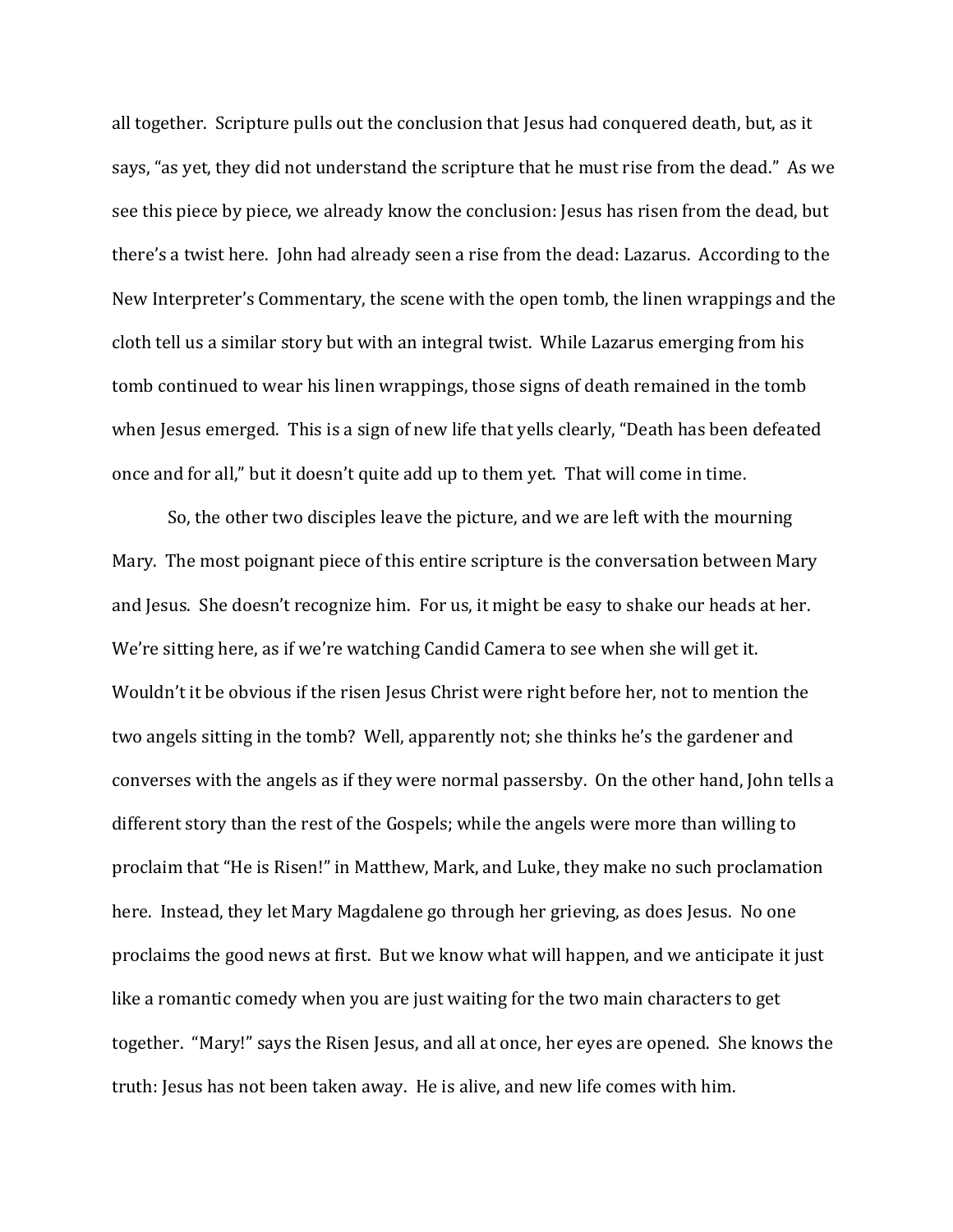So what is this new life we're always talking about? I sat down and really tried to figure out what this meant to me. It took me many places, just from my own life. I thought of my marriage. I thought about coming to this church. I thought about graduation from college and grad school. I thought about taking care of our little guide dog in training, Phantom. That led me to some conclusions. Is it about salvation in the far off future? Partly, but we cannot make it the be all and end all. That neglects the call that we have in the present. Is it about changing ourselves completely? Hardly. Is it about being under the power of the Witness Protection program? Maybe, but not in this context. Newness does not necessarily mean differentness. Newness does not necessarily mean change. Newness means freshness. When we believe in and serve Christ, we are consistently offered new life, but we have to take ahold of it, keeping Christ right in front of us. New life is not eternal life deferred to a distant future or in the background. It is eternal life in the now. In scripture, when we talk about "eternal life" in the original Greek, it is best translated as "life of the ages;" in other words, it is about living out the Kingdom of God in the present and the future. It is about the here and now, as God is about now. But it's different to everyone.

 Not only is Jesus the literal Risen Christ, he also symbolizes how we can interact with new life. The thing about biblical characters is that they aren't confined to one time and place; they exemplify who we are as human beings. We fall into the same traps over and over again. More often than not, we are like Mary. She is in a very human position, really not worth our criticism. We see…well, usually what we want to see. We see only the possibilities we want. We see what was, what we loved and is now gone, as being the absolute of perfection; when that absolute is gone, there is nothing left but mourning. Jesus shows us something different. What God is doing may be those things we don't necessarily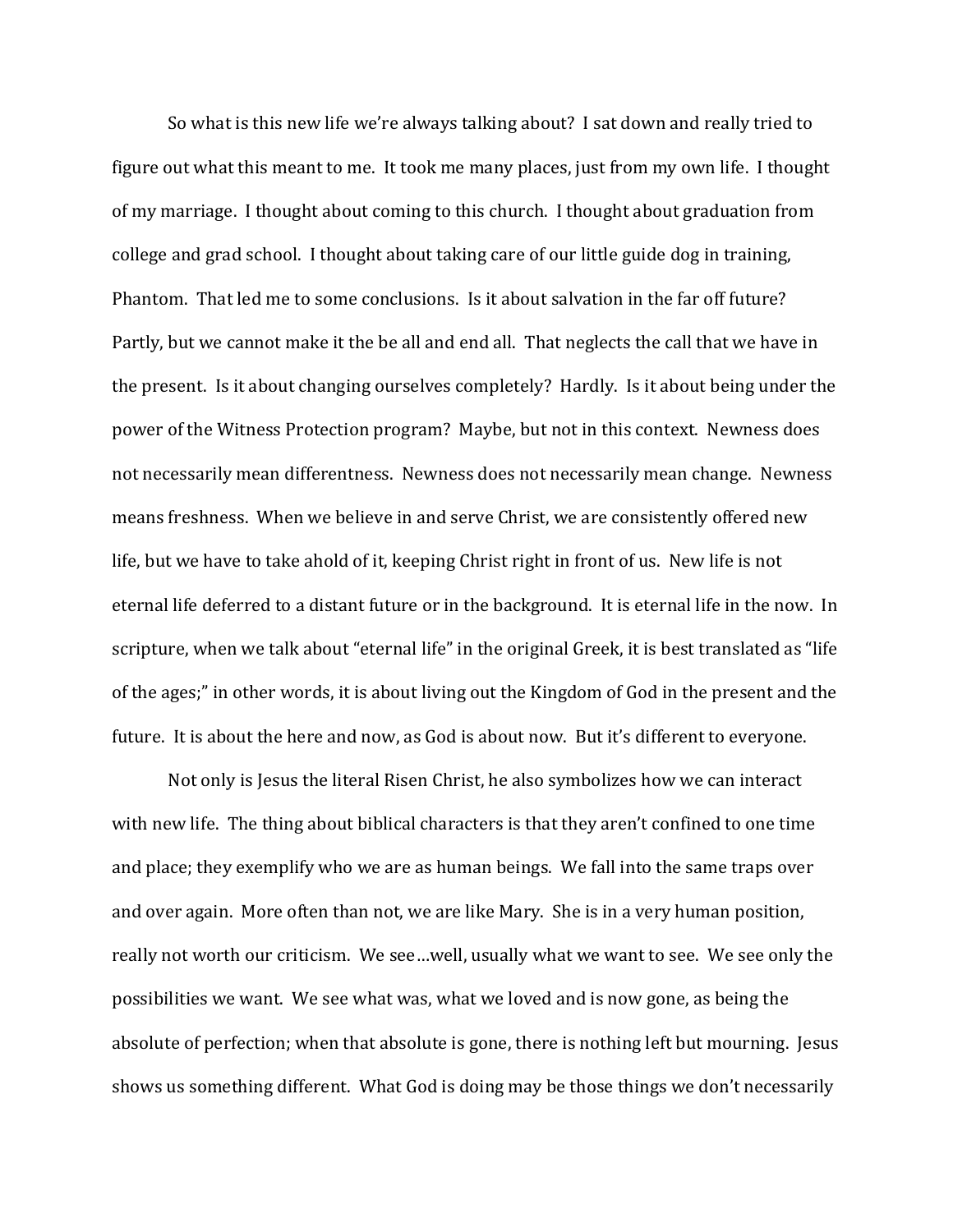expect or desire. The old may be gone, but it opens the door to something perhaps even better. Sometimes new life is standing right in front of us in a form that we do not expect. Maybe new life looks like something we don't want, so we don't label it as a possibility for new life. We see the gardener instead of the Lord. God's doing what God always does: push us out of our comfort zones. So, where do you need to find newness? How can you better connect with the one who calls? Do you need to let go of something, or do you need to take something you've been afraid to take up? How do you need to see your world or circumstances in a new way that seizes the calling Christ gives you? Where is resurrection for you today? I can't tell you the answer, but it probably means that we look up and see that someone is calling us; we aren't listening or choosing not to listen. Christ calls us each by name and all of us together as a community. He is the Good Shepherd, we are the sheep, and we know his voice. Sometimes, we have to wade through the garbage of daily life to hear where that voice speaks. Like Mary, we will find that it may be in the unlikeliest of places, even right in front of us. Ultimately, it is about the way we live in this world.

 The way Christ affects us is never an end in itself; it always leads us to joyful service in Christ's name. My marriage, graduations, service in this church, Phantom, all those things I spoke about are for about ultimately serving others, not my sole enrichment. New life ultimately benefits the individual and the community. When we hear our passage from Colossians, it speaks of new life. Since we have been raised with Christ, it says, we must set our minds on things that are above, not things that are on earth. These things are shown in our Lord: self-sacrifice, love and care for others. When we seek new life, we uplift others.

In sports, I believe that is best seen in one word: momentum. It is the New Life of the team. The other night, the Colorado Avalanche played the Minnesota Wild in the